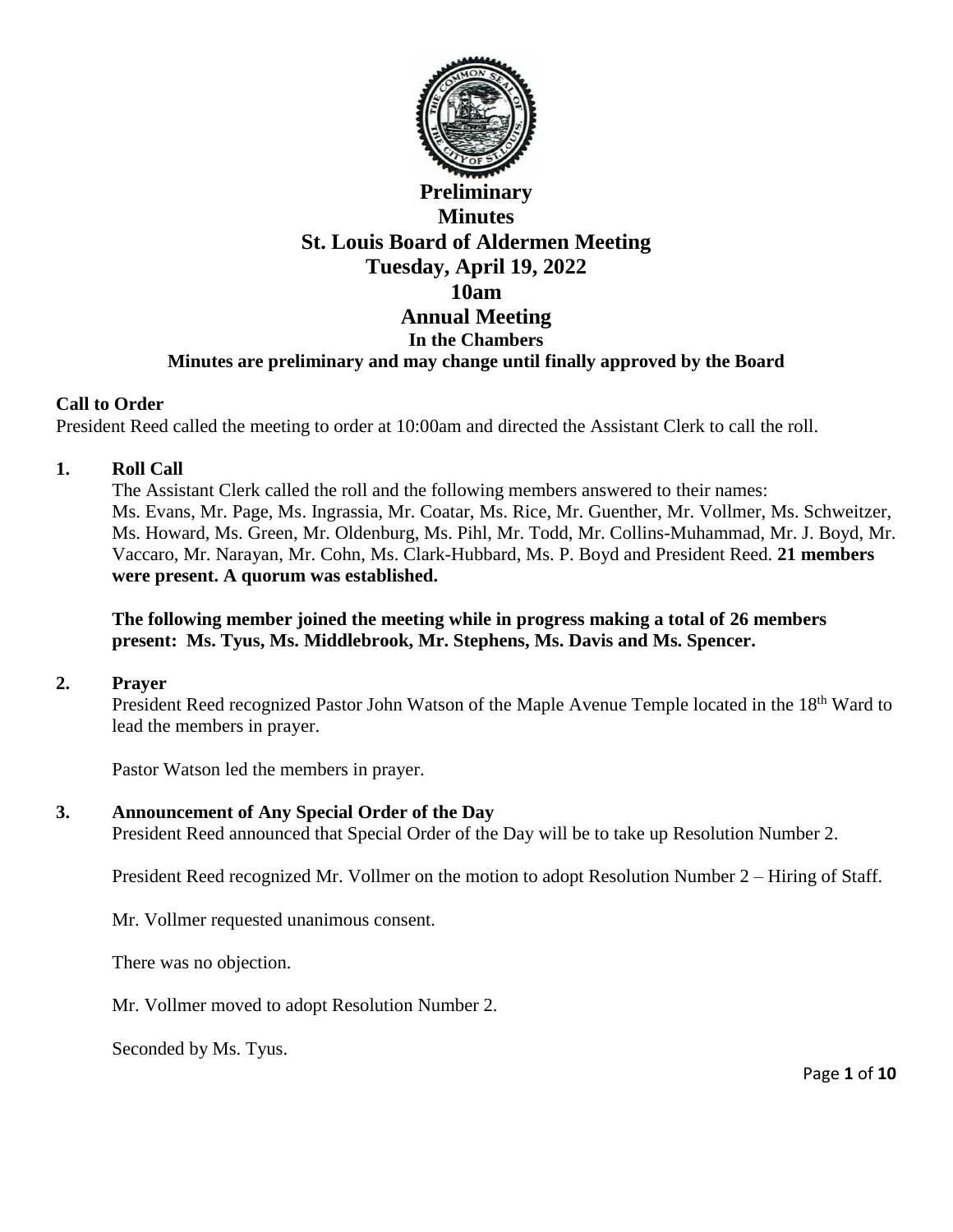President Reed directed the Assistant Clerk to call the roll on the motion to adopt Resolution Number 2.

The Assistant Clerk called the roll, and the following votes were recorded.

The following voted Aye:

Ms. Tyus, Ms. Middlebrook, Ms. Evans, Mr. Page, Ms. Ingrassia, Mr. Coatar, Ms. Rice, Mr. Guenther, Mr. Vollmer, Ms. Schweitzer, Ms. Howard, Ms. Green, Mr. Oldenburg, Ms. Pihl, Mr. Todd, Ms. Davis, Ms. Spencer, Mr. Collins-Muhammad, Mr. J. Boyd, Mr. Vaccaro, Mr. Narayan, Mr. Cohn, Ms. Clark-Hubbard, Ms. P. Boyd and President Reed. **A total of 25 Aye votes were cast.** 

The following voted No: None

The following voted Present: None

The following Abstained: None

The following recused themselves: None

The following were present but did not vote: Mr. Stephens. **1 was present but did not cast a vote.** 

#### **A total of 25 votes were cast. The motion carried.**

#### **4. Introduction of Honored Guests**

President Reed directed the meeting to the introduction of honored guests.

Mr. Vaccaro welcomed as his honored guests for the day Mr. Greg Meyer and Dave Sweeney who were in the balcony.

Ms. Rice welcomed as her honored guests the members of SEIU Healthcare who were in the balcony.

Ms. Tyus welcomed as her honored guest Ms. Erica Strong, who is Ms. Tyus' Executive Secretary and who Ms. Tyus said did great work, and is leaving the Board for new position at the St. Louis Development Corporation (SLDC).

Mr. Vollmer stated that on this day in 1775 the American Revolution began; he also mentioned that today is "National Garlic Day."

# **5. Approval of Minutes**

None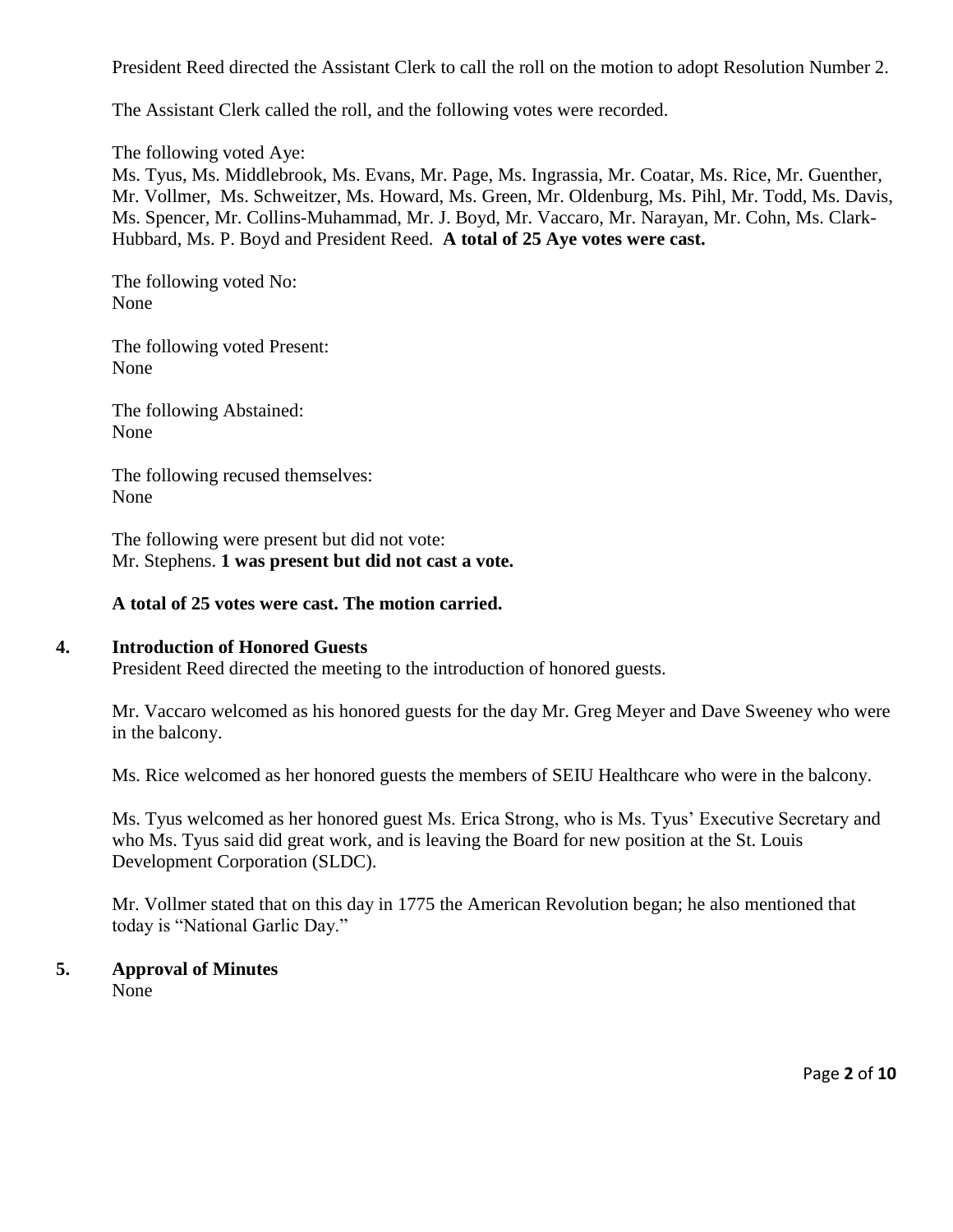## **6**. **Report of City Officials**

President Reed directed the Clerk the Report of City Officials.

The Clerk read the following:

# **a) Report of the Clerk of the Board of Aldermen**

*The following Board Bills from the 2021-2022 Legislative Session were Third Read and Finally Passed by the Board, signed by the President and delivered to the Mayor for their signature pursuant to law. The list below shows the Bill Number, Name of the Sponsor, the Description of the Board Bill and Date Delivered.* 

## **Board Bill Number 51**

## **Committee Substitute**

## **Introduced by Alderman Brandon Bosley, Alderman James Page**

An ordinance pertaining to Special Use Districts; establishing The Geospatial Protection and Enhancement Special Use District; providing definitions and findings pertaining to said GPE-SUD; further providing use regulations for said GPE-SUD; and containing a severability clause. President Reed recognized Mr. Vollmer on the motion to adopt the Third Reading Consent Calendar.

**Date Delivered: Monday, April 18, 2022** 

## **Board Bill Number 82**

## **As Amended**

**Introduced by: President Lewis Reed, Alderman Jeffrey Boyd, Alderwoman Pamela Boyd**  An Ordinance recommended by the Board of Estimate and Apportionment and authorizing the Mayor, or her designees, to apply for and accept funds pursuant to Federal appropriations under the American Rescue Plan Act of 2021, Pub. L. No. 117-2, § 9901 (March 11, 2021) (ARPA), directing the Comptroller to establish a new account for the receipt of funds to the extent received, appropriating certain expenditures of such funds to the extent received authorizing contracts and intergovernmental agreements and to expend the funds, to the extent received; containing a severability clause; and containing an emergency clause.

**Date Delivered: Monday, April 18, 2022** 

## **Board Bill Number 184**

#### **As Amended**

**Introduced by Alderman Thomas Oldenburg, President Lewis Reed, Alderwoman Carol Howard, Alderwoman Marlene Davis, Alderman Joseph Vaccaro, Alderman John Collins-Muhammad, Alderwoman Lisa Middlebrook, Alderwoman Pamela Boyd, Alderwoman Dwinderlin Evans** 

An ordinance recommended by the Board of Estimate and Apportionment, authorizing an appropriation consisting of funds received under the American Rescue Plan Act of 2021, funds received into the City's Capital fund pursuant to Ordinance Number 60419 as amended by Ordinance Number 61250 representing one-half of the operating balance of the General Fund from the preceding fiscal year and revenues accruing to the Public Safety Infrastructure account of the Economic Development Sales Tax Fund all for the purposes of funding Capital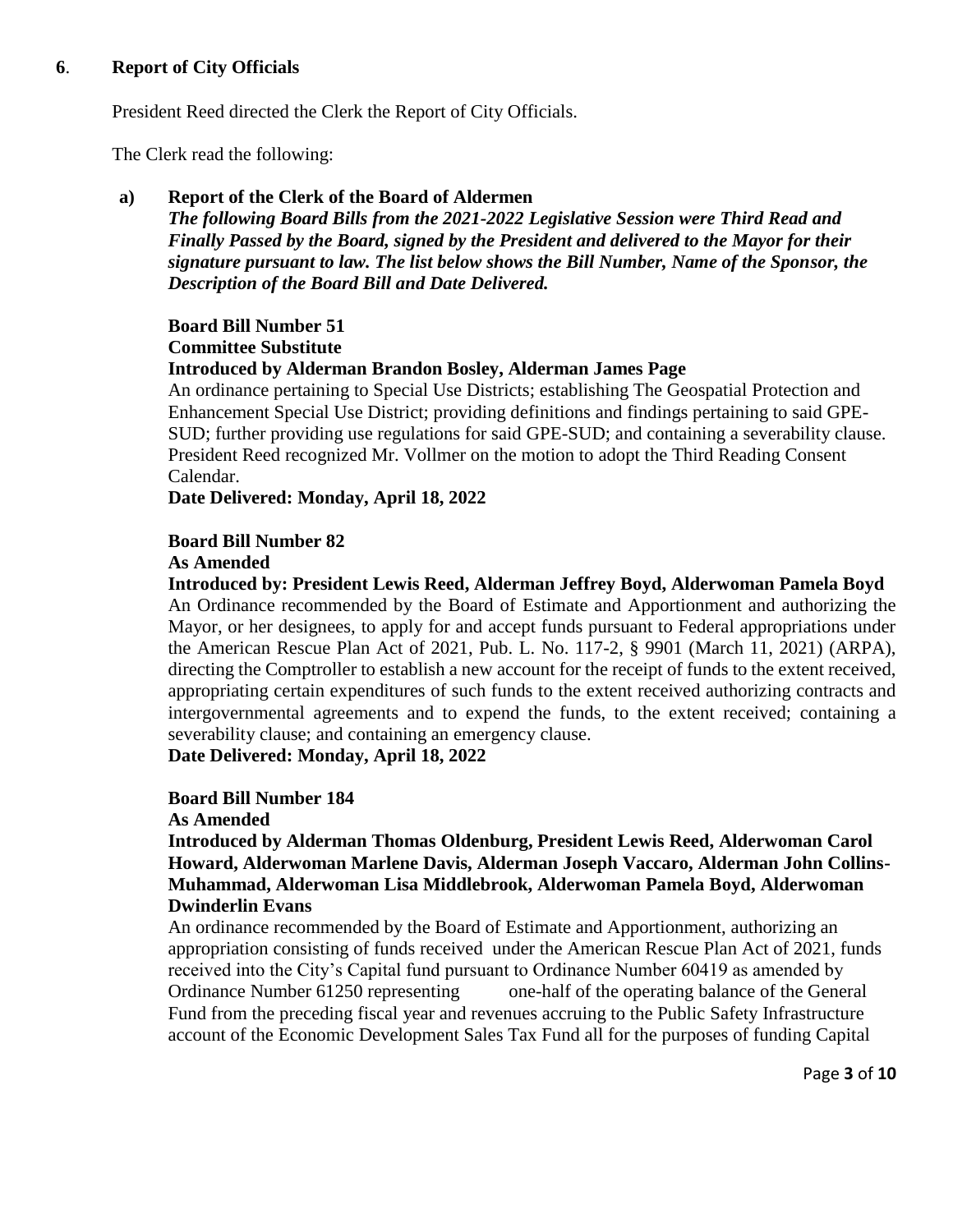Improvements totaling Eighty-Six Million, Nine Hundred Eighty Thousand Dollars (\$86,980,000) as hereinafter detailed and containing an emergency clause. **Date Delivered: Monday, April 18, 2022** 

# **Board Bill Number 178 Introduced by Alderwoman Tina Pihl**

An ordinance recommended by the Board of Public Service to vacate a portion of air rights above a portion of Newstead Avenue in the City of St. Louis, Missouri, as hereinafter described, and authorizing construction of a portion of a structure in the vacated area under certain terms and conditions.

**Date Delivered: Monday, April 18, 2022** 

- **b.) Office of the Mayor**  None
- **c.) Office of the President** None
- **7**. **Petitions and Communications** None
- **8. Board Bills for Perfection, Informal Calendar**  None
- *9.* **Board Bills for Third Reading, Informal Calendar** None
- **10. Resolutions, Informal Calendar** None
- **11. First Reading of Board Bills** None
- **12***.* **Reference to Committee of Board Bills** None
- **13. Second Reading and Report of Standing Committees** None
- **14. Report of Special Committees** None
- **15. Perfection Consent Calendar**  None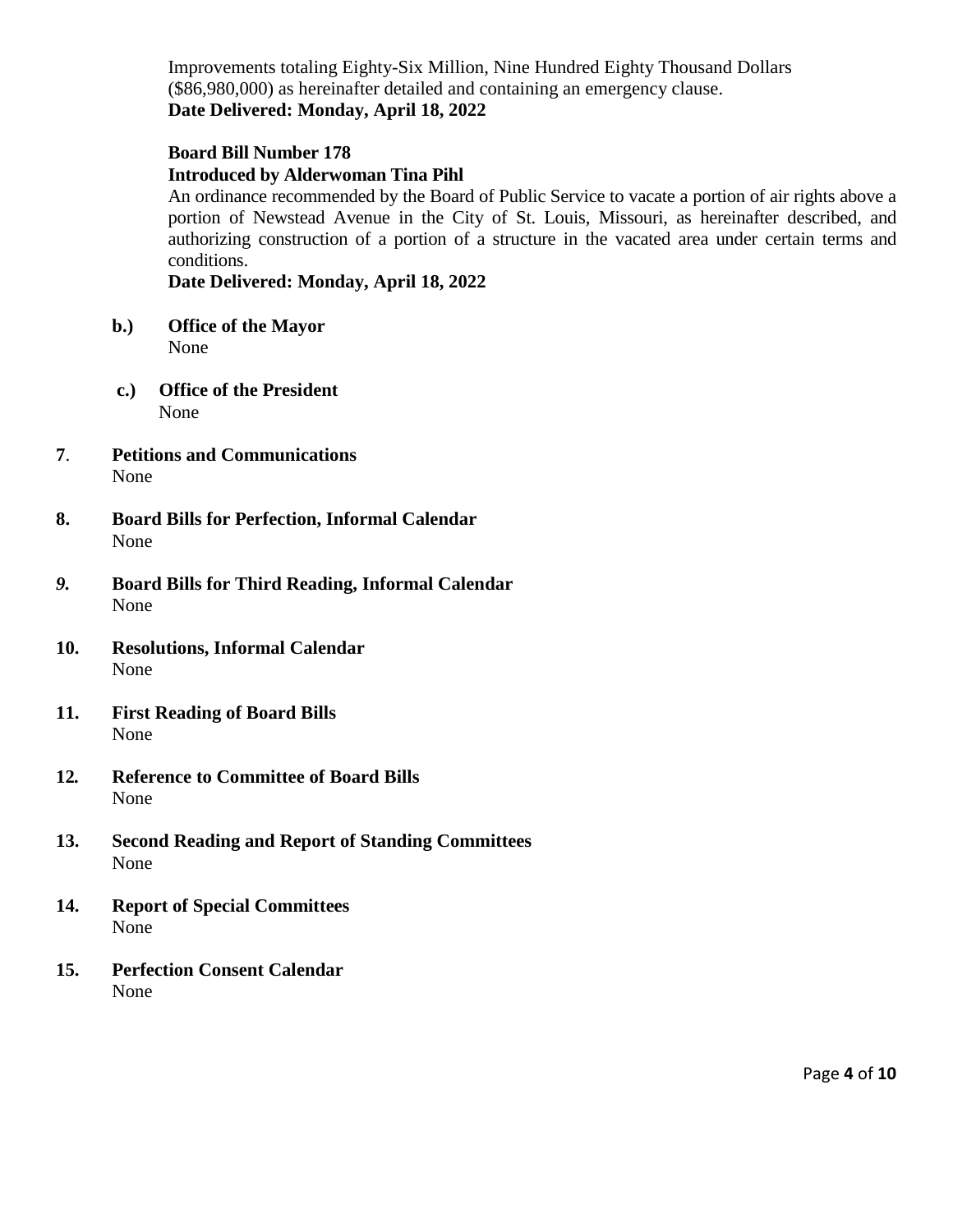- **16. Board Bills for Perfection** None
- **17. Third Reading Consent Calendar** None
- **18. Third Reading /Report of Engrossment and Final Passage** None
- **19. Courtesy Resolutions Consent Calendar**  None
- **20. First Reading of Resolutions**  President Reed directed the Assistant Clerk to the First Reading of Resolutions.

The Assistant Clerk read the following.

## **RESOLUTION NUMBER 1 BOARD OF ALDERMEN RULES 2022 – 2023 LEGISLATIVE SESSION**

**WHEREAS,** according to the St. Louis City Charter Article IV, Section 8 and the St. Louis Revised Code 3.06.110 the Board of Aldermen may adopt Rules of its proceedings, subject to the Charter; and

**WHEREAS,** Rule 79 of the adopted Rules requires the Board of Aldermen to adopt Rules at the beginning of each annual session by a majority vote of all the members present at the first meeting of the regular session which is held on the third Tuesday in April of each year; and

**WHEREAS,** each member of the Board of Aldermen has previously received a copy of the Rules of the Board of Aldermen for the 2022- 2023 Legislative Session of the Board, and a copy of said rules is attached hereto.

**NOW THEREFORE BE IT RESOLVED** by the Board of Aldermen that the Board hereby adopts the Rules of the Board of Aldermen, as attached, as the Rules of the Board of Aldermen for the 2022-2023 Legislative Session of the Board.

**Introduced this 19th day of April, 2022 by: The Honorable Lewis Reed, President of the Board of Aldermen The Honorable Jeffrey Boyd, Alderman 22nd Ward** 

President Reed recognized Mr. J. Boyd on the motion to adopt Resolution Number 1.

Mr. Boyd requested unanimous consent.

Ms. Tyus objected to unanimous consent.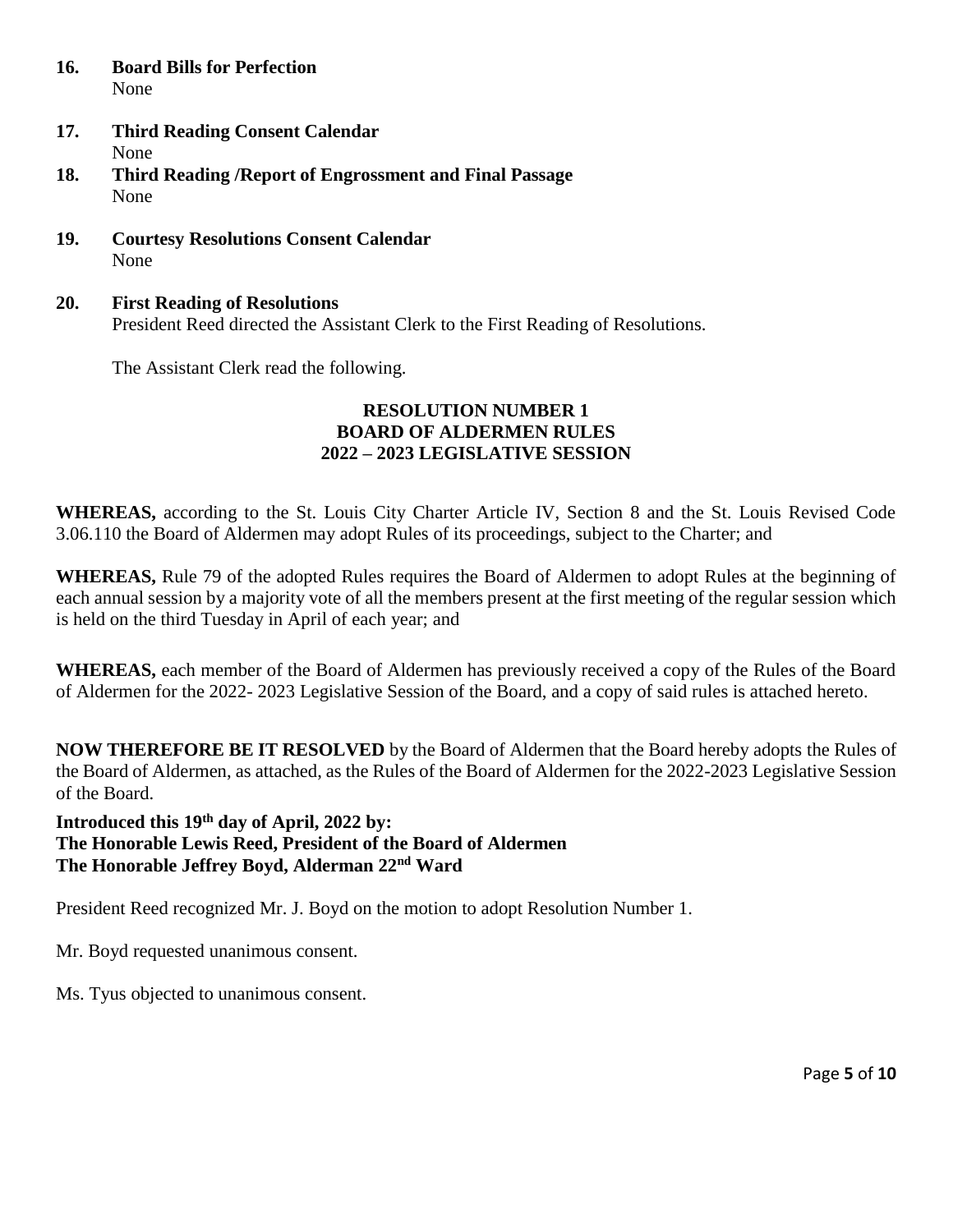Mr. J. Boyd discussed Resolution Number 1. Other members speaking included Ms. Tyus, Ms. Spencer, Mr. Cohn, and Ms. Davis.

After the discuss Ms. Tyus withdrew her objection.

Mr. J. Boyd moved to send Resolution Number 1 to the Engrossment, Rules, Resolutions and Credentials Committee.

Seconded by Ms. Howard.

President Reed called for the vote to send Resolution Number 1 to the Engrossment, Rules, Resolutions and Credentials Committee.

**The motion was carried unanimously by voice vote.** 

*(The Board Rules for the 2022-2023 Legislative Session are attached)*

## **RESOLUTION NUMBER 2 HIRING OF STAFF 2022-2023 LEGISLATIVE SESSION**

**WHEREAS**, according to the Rules of the Board all employees of the Board of Aldermen, authorized by the Charter and Ordinances to be selected by the Board, shall be reappointed by a majority vote of all the members of the Board of Aldermen and such reappointment shall take place on the third Tuesday in April of each year, or as soon thereafter as possible; (See City Charter, Art. IV, Sec. 6); and

**WHEREAS**, April 19, 2022 is the third Tuesday of April when the Board is directed by the Charter of the City of St. Louis and its Rules to hold its annual session; and

**WHEREAS**, the Board of Aldermen reconvenes for the initial meeting of the 2022-2023 Legislative Session of the Board as required by the Charter of the City of St. Louis and in accordance with its directives also appoints or reappoints its employees.

**NOW THEREFORE BE IT RESOLVED** that the following individuals are appointed or reappointed for the 2022-2023 Legislative Session of the Board of Aldermen as employees of the Board in the following positions:

Terry Kennedy, Clerk Sharita Rogers, Assistant Clerk Lisa R. McNichols, Administrative Assistant Tina Johnson, Executive Secretary Tracy Billups, Executive Secretary Teresa Chambers, Executive Secretary Jenice Muhammad Kee, Executive Secretary Erica Strong, Executive Secretary Lamont Sparks, Executive Secretary LaMesha Byrd, Executive Secretary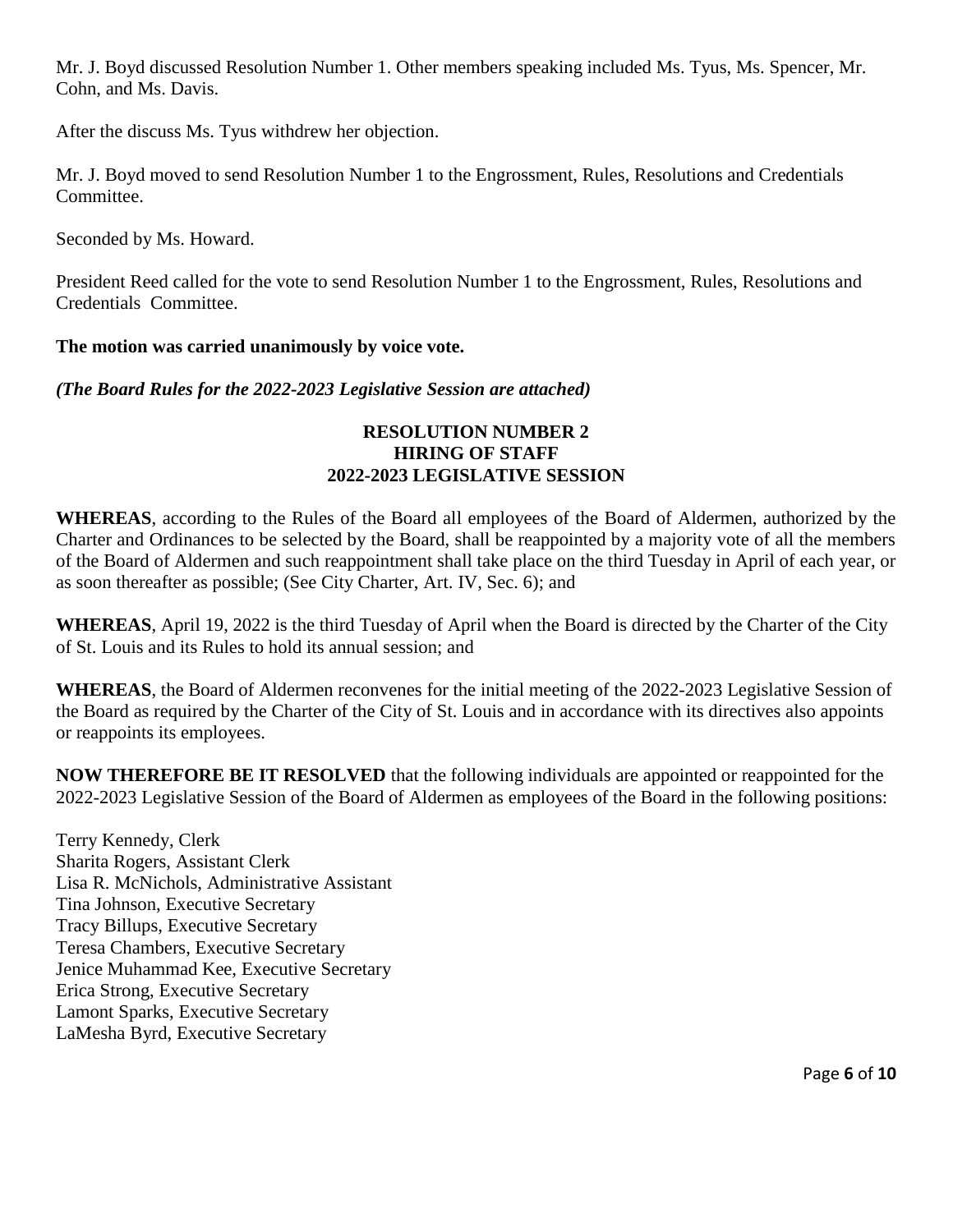Louis Galli, Jr., Legal Counsel Shanell White, Receptionist/Typist Vacant, Administrative Aide/Sargent at Arms Vacant Legislative, Researcher Vacant, Recorder/Archivist Vacant, IT Aide Vacant, Financial Analyst

## **Introduced this 19th day of April, 2022 by: The Honorable Lewis Reed, President of the Board of Aldermen The Honorable Joseph Vollmer, Alderman 10th Ward**

**Resolution Number 2 was adopted under the "Special Order of the Day."**

## **RESOLUTION NUMBER 3 PRINTING OF THE JOURNAL 2022-2023 LEGISLATIVE SESSION**

**WHEREAS,** in accordance with its Rules and the Charter of the City of St. Louis the Board of Aldermen is required to keep a Journal of its proceedings; and

**WHEREAS,** the Journal of its proceedings shall include the yea and nay votes and the names of the members voting for and against a bill shall be entered on the Journal; and

**WHEREAS**, the proceedings of each meeting of the Board shall be published within five days in the paper or papers doing the city publishing.

**WHEREAS**, at the annual meeting of the Board, which marks the beginning of each new Legislative Session, the Board typically adopts a Resolutions directing the Clerk to prepare the Index to the Journal, authorizes expenditures of monies of the Journal and sets out maximum numbers to be printed; and

**WHEREAS,** this Resolution is written to accomplish the same goals set out in pervious Resolutions of this kind and nature; and

**NOW THEREFORE BE IT RESOLVED** by the Board of Aldermen that the Clerk of the Board of Aldermen be authorized and directed to prepare the index to the Journal of the Board for the 2022 – 2023 Legislative Session of the Board of Aldermen and that the Journal be prepared in both a bound and printed format in numbers to be determined by the Clerk but in no event to exceed fifteen (15) copies total, and in an electronic format; and

**BE IT FURTHER RESOLVED** that, if within one hundred twenty (120) days of the date of this Resolution, the responsible parties handling printing contracts for Aldermanic printing and formatting have not submitted to the Clerk and the officers of the Board an executed contract between the City and a responsible printer for the binding of the Journals as aforesaid, which contract must include any prior years when the journals were not bound, the Clerk of the Board is hereby authorized, with the approval of the Personnel and Administration Committee, to solicit bids and enter into a printing and formatting contract on behalf of the Board for the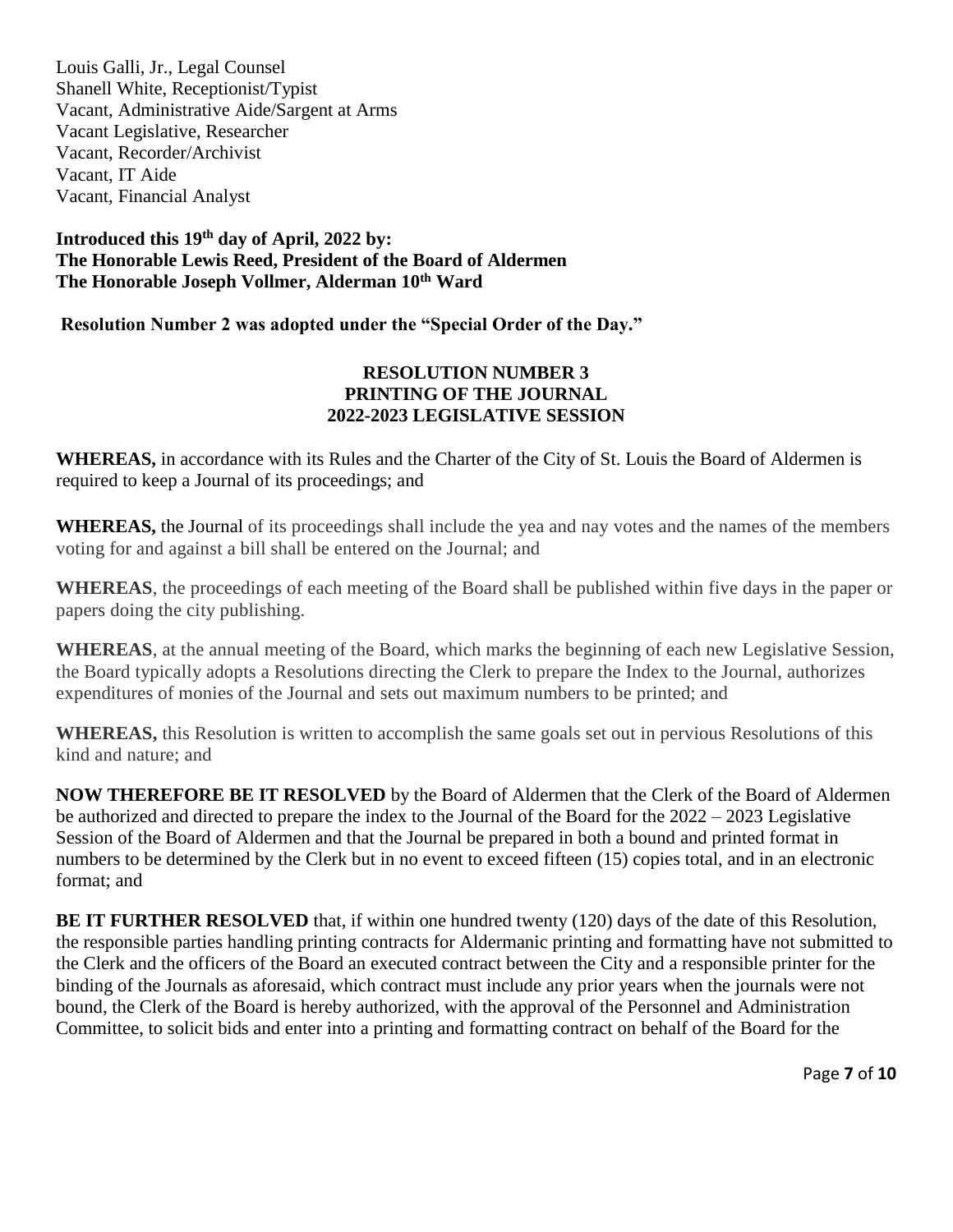completion of the work called for herein and as provided by Section 8 of Article IV of the Charter of the City of St. Louis.

#### **Introduced this 19th day of April, 2021 by: The Honorable Lewis Reed, President of the Board of Aldermen The Honorable Marlene Davis, Alderwoman 19th Ward**  President Reed recognized Ms. Davis on the motion to adopt Resolution Number 3.

Ms. Davis requested unanimous consent.

There was no objection.

Ms. Davis moved to adopt Resolution Number 3.

Seconded by Ms. Boyd.

President Reed called for the vote to adopt Resolution Number 3.

## **The motion was carried unanimously by voice vote.**

## **RESOLUTION NUMBER 4 ALDERMANIC AND MAILING EXPENSE 2022-2023 LEGISLATIVE SESSION**

**WHEREAS**, according to the Rules of the Board of Aldermen each Alderman and the President shall be issued the equivalent of two hundred (200) United States Postage stamps of the denomination required to mail a standard business letter per month during each annual session of the Board; and

**WHEREAS**, according to the same Rules there shall be appropriated and set aside annually out of general municipal revenue the sum of One Hundred Twenty-One Thousand Eight Hundred Dollars (\$121,800) for the members of the Board of Aldermen to be used for Aldermanic Expenses; and

**WHEREAS,** each Alderman and the President shall receive the sum of Forty-two hundred dollars (\$4,200.) to be used by each Board members at their discretion and annually reported to the Clerk of the Board of Aldermen in the categories set out the Rules; and

**WHEREAS**, at the annual meeting of the Board, which marks the beginning of each new Legislative Session, the Board typically adopts a Resolutions authorizing the expenditure of funds for Aldermanic Expenses and the acquisition of postage stamps for its members; and

**WHEREAS,** this Resolution is written to accomplish the same goals set out in pervious Resolutions of this kind and nature; and

WHEREAS, on this 19<sup>th</sup> day of April, 2022, the Board of Aldermen reconvenes for the initial meeting of the 2022-2023 Legislative Session of the Board as required by the Rules and the City of St. Louis Charter; and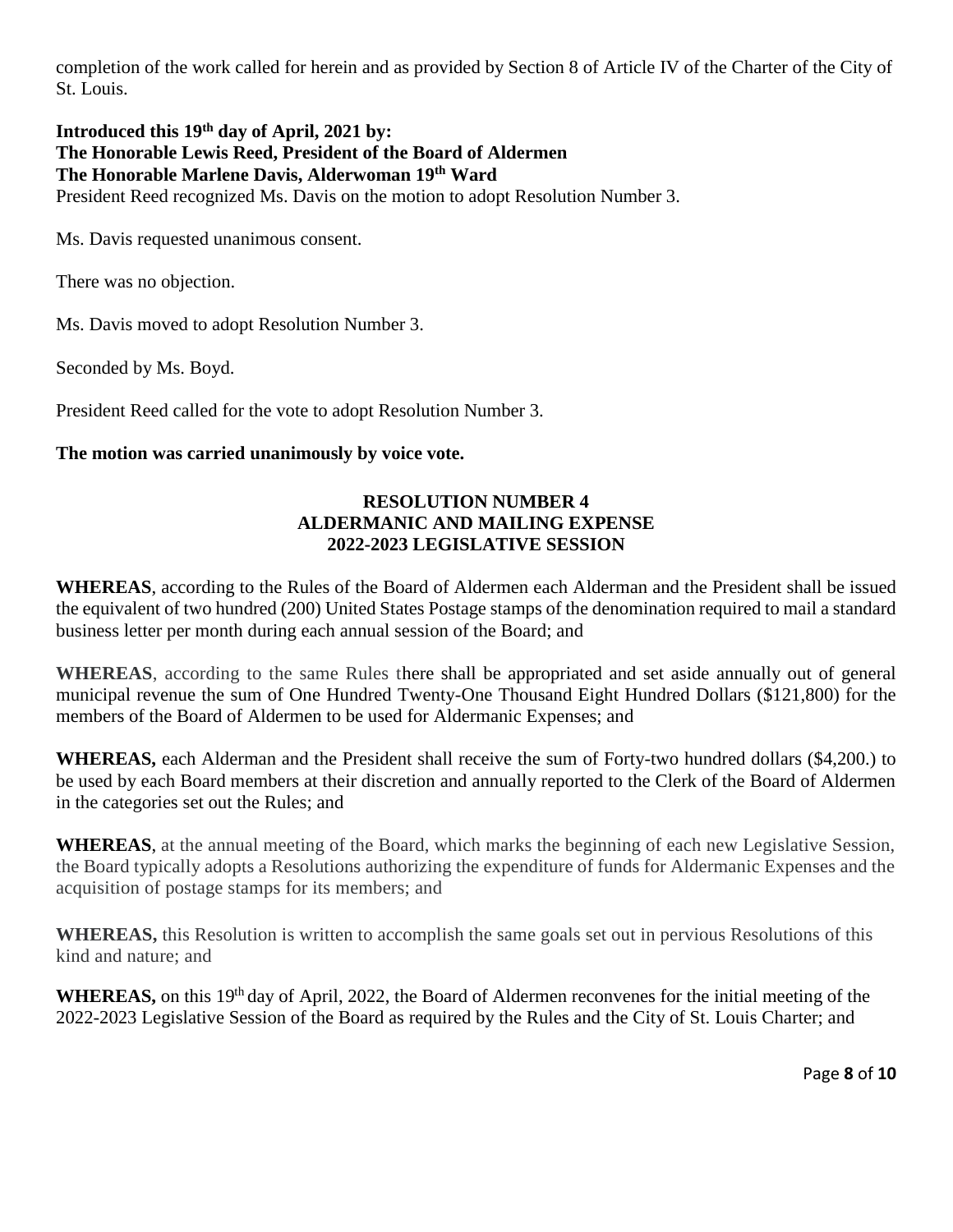**WHEREAS,** it is the intent of the members of the Board to continue on an ongoing basis the service and community involvement that each individual has in his or her local neighborhoods; and

**WHEREAS**, in the discharge of Aldermanic duties it is often necessary that correspondence and communication occur between Aldermen and various others through the United States mail service; and

**WHEREAS**, as in the past, the Board of Aldermen has recognized the need for such participation and has expressed an awareness of the costs, both in funds and incidental expenses, of better informing citizens so that meaningful levels of participation in policy discussion and decision making at local neighborhood levels may occur and of better informing themselves so that a more aware participation in the discharge of their duties may exist; and

**WHEREAS,** by accepting said postage, said members agree that said postage shall be used exclusively in the discharge of their respective Aldermanic duties.

**WHEREAS**, Ordinance 61090 approved November 22, 1988, authorizes the payment of expense funds. By the adoption of this Resolution the Board of Aldermen hereby approves the expense and stamp allowance for each Alderman as stated elsewhere in this Resolution as an ongoing periodic payment to each Alderman in the amount and manner herein stated unless changed by future action of the Board meeting for that purpose.

**NOW THEREFORE BE IT RESOLVED** that this Board of Aldermen does hereby authorize a continued payment to each Alderman and the President of the Board of Aldermen of an expense allowance in the amount of three hundred fifty dollars (\$350.00) and the issuance of the equivalent of two hundred (200) United States postage stamps per month of such denomination required to mail a standard first-class business letter as a periodic payment to each Alderman and directs the Comptroller and the Treasurer of the City of St. Louis to issue their respective warrants and drafts to implement the payment and issuance of said allowances as herein authorized, until further directed by this Board.

## **Introduced this 19th day of April, 2022 by: The Honorable Lewis Reed, President of the Board of Aldermen The Honorable Joseph Vaccaro, Alderman 23rd Ward**

President Reed recognized Mr. Vaccaro on the motion to adopt Resolution Number 4.

Mr. Vaccaro requested unanimous consent.

There was no objection.

Mr. Vaccaro moved to adopt Resolution Number 4.

Seconded by Ms. Boyd and Mr. Collins-Muhammad.

President Reed called for the vote to adopt Resolution Number 4.

## **The motion was carried unanimously by voice vote.**